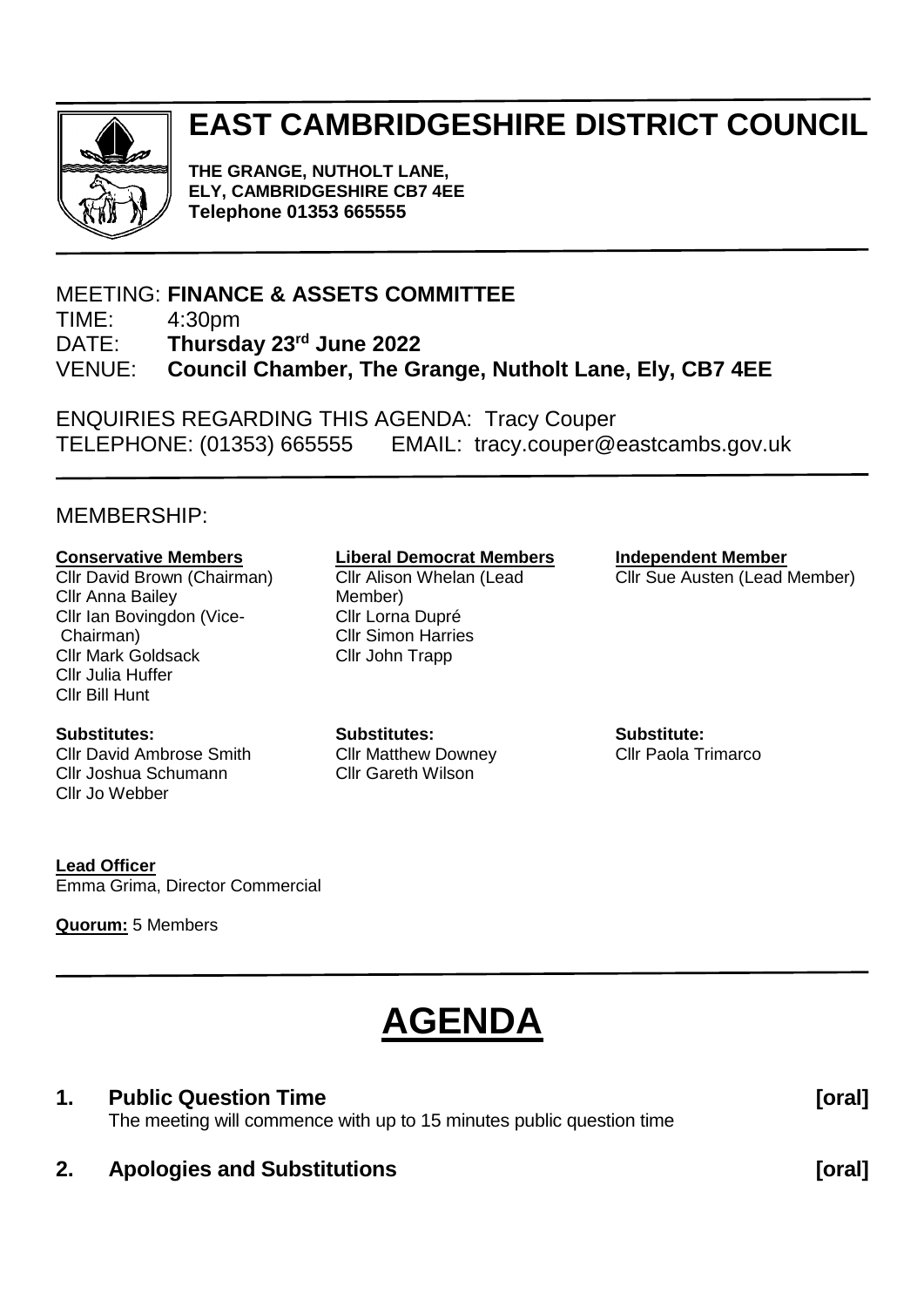#### **3. Declarations of Interest [oral]**

To receive declarations of interest from Members for any Items on the Agenda in accordance with the Members Code of Conduct.

#### **4. Minutes**

To confirm as a correct record the Minutes of the meetings of the Finance & Assets Committee held on 24<sup>th</sup> March and 19 May 2022.

## **5. Chairman's Announcements [oral]**

## **ITEMS FOR DECISION**

#### **6. Motion from Council - Accessible Toilets**

To consider the following Motion referred from full Council on 21 April 2022:

This Council notes that:

- Not every Council owned or managed public toilet in East Cambridgeshire is accessible for people with disabilities.
- The Government has decided that large accessible toilets for severely disabled people known as Changing Places toilets—will be made compulsory for large new buildings, such as shopping centres, supermarkets, sports and arts venues. The Changing Places interactive map at <https://www.changing-places.org/find> indicates that there is not a single Changing Places toilet in the whole of East Cambridgeshire, and that the nearest Changing Places toilets for residents of the district are at Eddington, Bar Hill, and Mildenhall. Furthermore, East Cambridgeshire is the only district in Cambridgeshire for which no Changing Places grant funding was awarded by Government in March this year.
- The charity Crohn's and Colitis UK is encouraging venues providing accessible toilets to install new signage—two standing figures and a wheelchair user with the words *Accessible Toilet* and the logo 'Not every disability is visible'. This is to help stop stigma and discrimination towards people with Crohn's Disease and Ulcerative Colitis and other invisible conditions. There have been instances nationally where such individuals using an accessible toilet have been accused by staff members of being ineligible to use them.

This Council believes that:

- Provision of good quality, accessible, well-signed public toilets is important not only as a human right, but also for its potential to attract tourists to East Cambridgeshire and enable East Cambridgeshire residents to enjoy the amenities of the district.
- Every public toilet should be accessible for people with disabilities.
- Severely disabled people and their families or carers should be able to spend time in public places confident that a Changing Places toilet is available within a reasonable enough distance not to curtail their visit.
- People with invisible disabilities should be able to use accessible toilets without fear of stigma or discrimination.

This Council resolves to:

• Review disability access to every public toilet provision in East Cambridgeshire, and where this is not in place draw up a plan for installation of disability access arrangements, or make arrangements to replace the toilet with one which can be adapted and which is within a reasonable distance from the inaccessible toilet.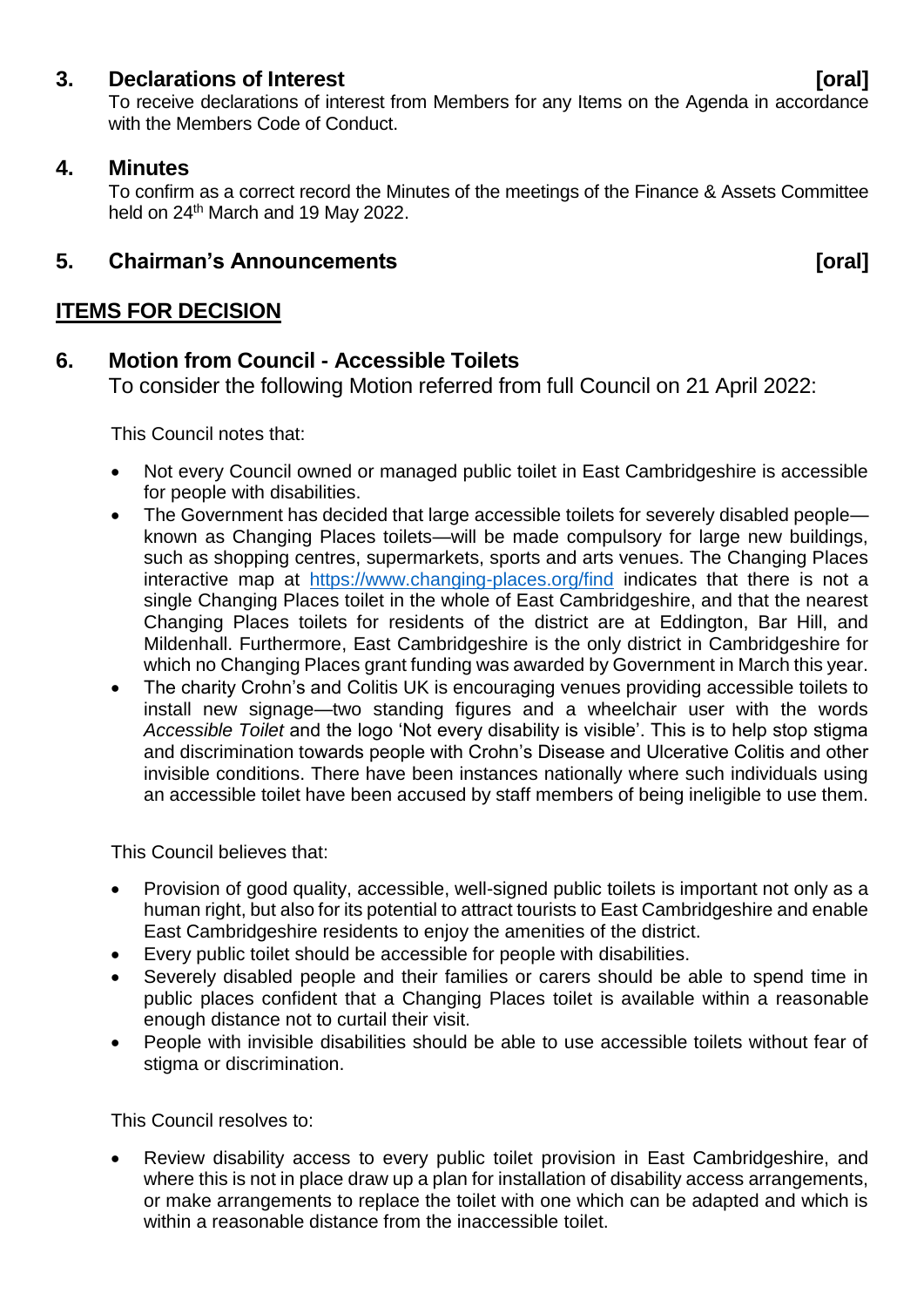- Engage with businesses and partner organisations across East Cambridgeshire to identify premises, regardless of ownership, where a Changing Places toilet could be installed; work with them to access Government grant or other funding; and ensure that any Changing Places toilets so installed are properly signposted for visitors.
- Ensure that existing public toilets are signed in line with Crohn's & Colitis UK guidance; ask town and district centre retailers and leisure outlets to do likewise with their accessible toilets; and seek advice from Crohn's & Colitis UK on the information and training this Council should provide to council staff members to enable them to understand these conditions and to prevent potential embarrassment for those who suffer with them.

Proposed by: Cllr Lorna Dupré Seconded by: Cllr Matt Downey

- **7. ECTC Business Plan 2022/23**
- **8. Economic Development Service Delivery Plan**
- **9. Levelling-Up Fund Bid**
- **10. First Homes Interim Policy Statement**
- **11. Growth & Infrastructure Fund Criteria**
- **12. Financial Outturn Report 2021/22**
- **13. Treasury Operations Annual Performance Review**

# **ITEMS FOR NOTING**

- **14. Assets Update**
- **15. Annual Reports of Representatives on Outside Bodies**
- **16. Bus, Cycle, Walk Working Party** To receive the Notes of the meetings of the Working Party held on 20 April 2022
- **17. Actions Taken by the Chief Executive on the Grounds of Urgency**
- **18. Forward Agenda Plan**

# **EXCLUSION OF THE PUBLIC INCLUDING REPRESENTATIVES OF THE PRESS**

That the press and public be excluded during the consideration of the remaining items because it is likely, in view of the nature of the business to be transacted or the nature of the proceedings, that if members of the public were present during the items there would be disclosure to them of exempt information of Categories 1, 2 & 3 of Part I Schedule 12A to the Local Government Act 1972 (as amended).

# **19. ECTC Business Plan 2022/23 – Exempt Appendix**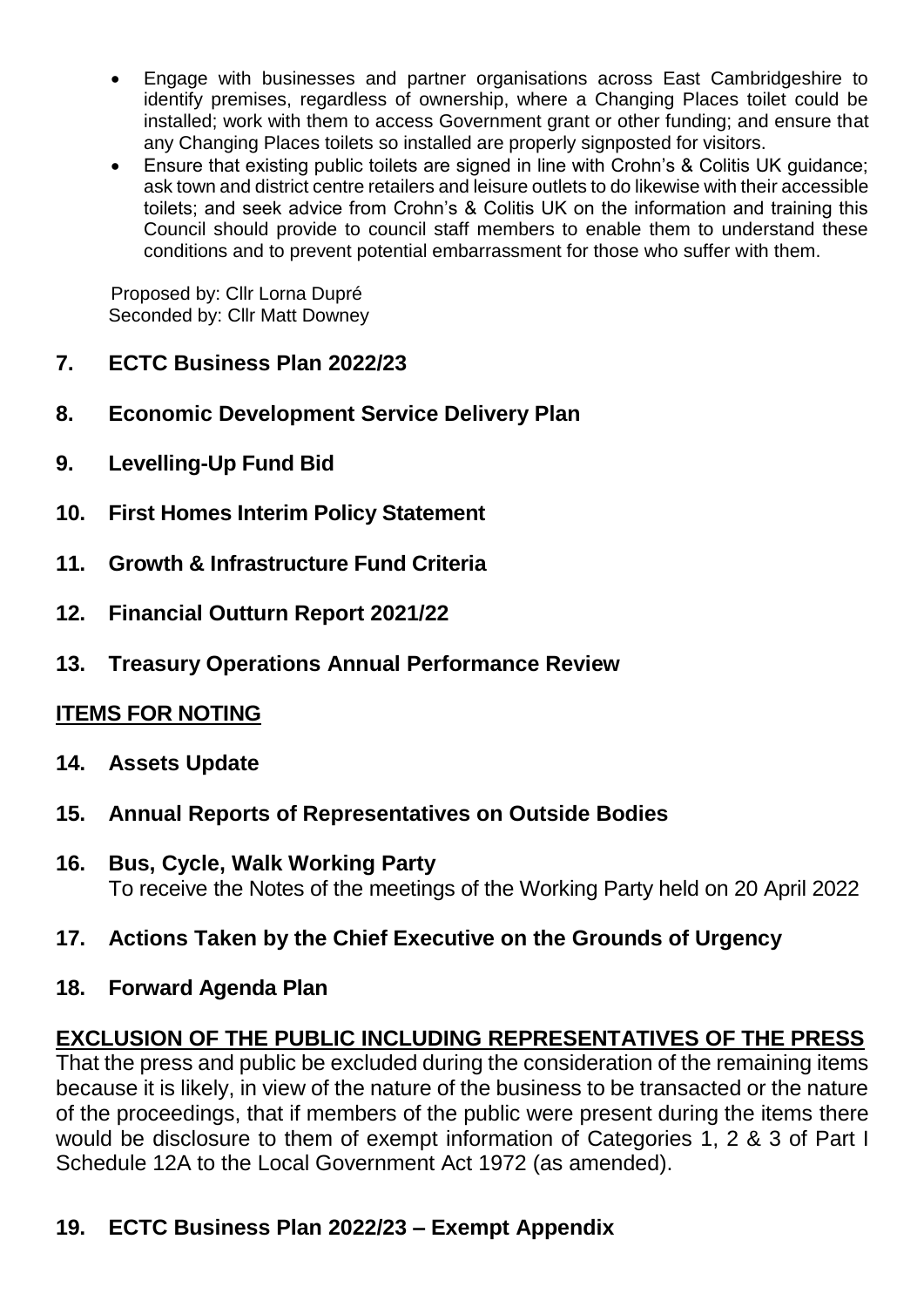# **20. Appointments, Transfers, Resignations**

### **21. ECTC Management Accounts**

**22. ECTC Board Minutes** To receive the Minutes of the ECTC Board meeting held on 7 March 2022

#### **23. Write off of Unrecoverable Debts**

## **24. Exempt Minutes – 24th March 2022**

#### NOTES:

1. Members of the public are welcome to attend this meeting, but due to Covid-related room capacity restrictions they are asked, where possible, to notify the Democratic Services Manager [\(tracy.couper@eastcambs.gov.uk\)](mailto:tracy.couper@eastcambs.gov.uk) in advance.

The meeting will be webcast and a live stream of the meeting will be available. Further details can be found at [www.eastcambs.gov.uk/meetings/](http://www.eastcambs.gov.uk/meetings/) Please be aware that all attendees, including those in the public gallery, will be visible on the livestream.

- 2. Public Questions/Statements are welcomed on any topic related to the Committee's functions as long as there is no suspicion that it is improper (e.g. offensive, slanderous or might lead to disclosures of Exempt or Confidential information). Up to 15 minutes is allocated for this at the start of the meeting. Further details about the Public Question Time scheme are available at: <https://www.eastcambs.gov.uk/committees/public-question-time-scheme>
- 3. The Council has adopted a 'Purge on Plastics' strategy and is working towards the removal of all consumer single-use plastics in our workplace. Therefore, we do not provide disposable cups in our building or at our meetings and would ask members of the public to bring their own drink to the meeting if required.
- 4. Fire instructions for meetings:
	- If the fire alarm sounds please make your way out of the building by the nearest available exit i.e. the back staircase or the fire escape in the Chamber. Do not attempt to use the lifts.
	- The fire assembly point is in the front staff car park by the exit barrier.
	- The building has an auto-call system to the fire services so there is no need for anyone to call the fire services.

The Committee Officer will sweep the area to ensure that everyone is out.

- 5. Reports are attached for each agenda item unless marked "oral".
- 6. If required, all items on the agenda can be provided in different formats (e.g. large type, Braille or audio tape, or translated into other languages), on request, by calling Main Reception on (01353) 665555 or e-mail: [translate@eastcambs.gov.uk](mailto:translate@eastcambs.gov.uk)
- 7. If the Committee wishes to exclude the public and press from the meeting, a resolution in the following terms will need to be passed: